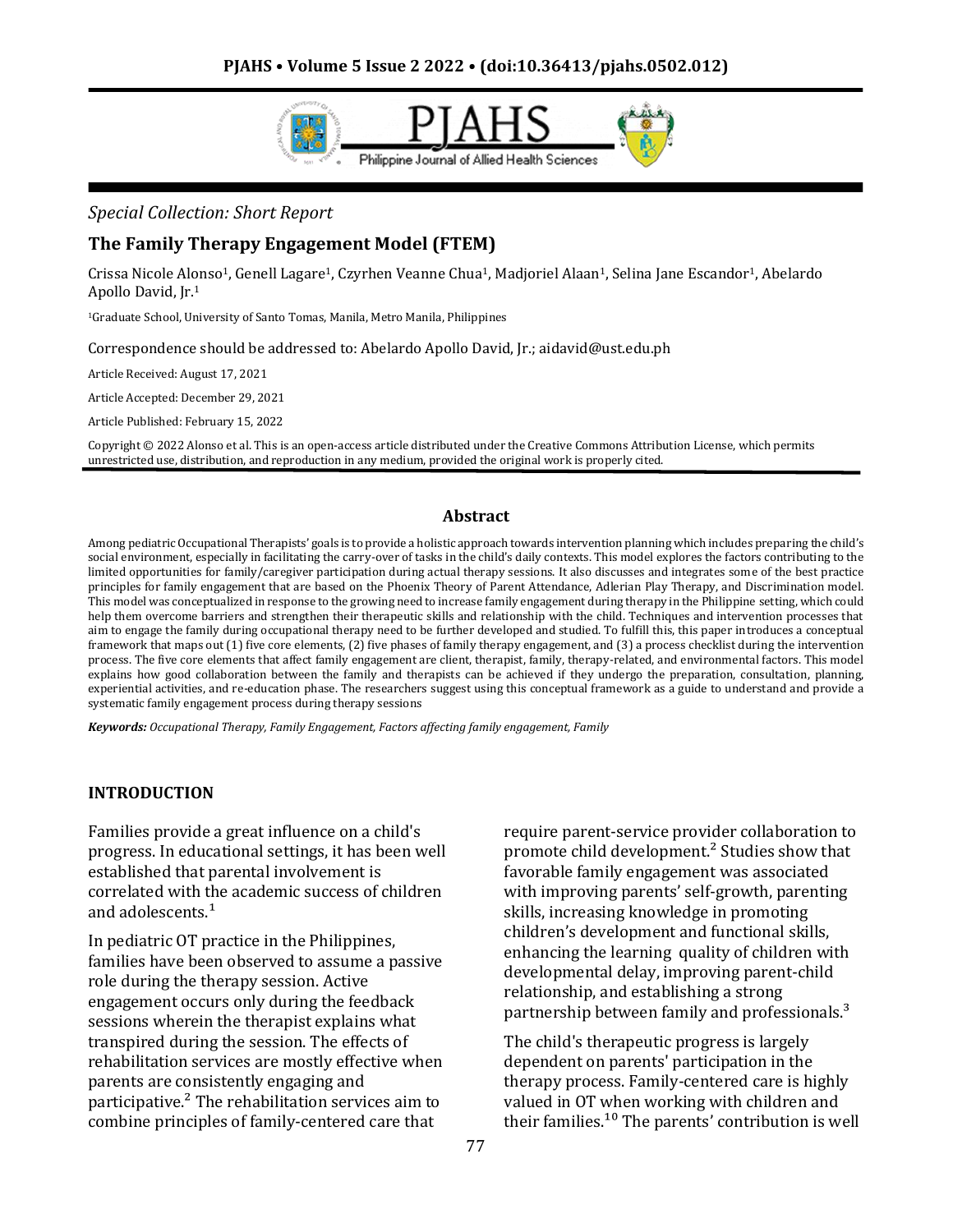### **PJAHS • Volume 5 Issue 2 2022 • (doi:10.36413/pjahs.0502.012)**

recognized in family-centered practice, where a collaborative relationship between parents and health professionals is considered vital to achieving positive outcomes.<sup>4</sup> In the Philippine context of a "family," this may include extended family members such as a caregiver who accompanies the child during the session.

Family engagement is defined as the active engagement of the primary caregiver during the phases of therapy. Out of the five proposed phases in this model, the phases that allow the most opportunity for active participation are (1) Consultation Phase, (2) Experiential Phase, and (3) Re-education Phase. During these three phases, the family is directly involved in the therapy.

There is a lack of research that details the process of parent engagement during therapy sessions in OT. While engagement has been established in mental health settings and developing in the pediatric setting, its unique manifestation is still poorly described.<sup>4</sup>

The FTEM aims to serve as a guiding framework for therapists in engaging families in the service delivery, particularly during intervention sessions, and aims to influence positive intervention outcomes in the delivery of OT. With the use of the FTE Process Checklist, this model aims to help clinicians have a clear path in carrying out interventions that help parents become more engaged in reaching the child's full potential

### **DEVELOPMENTAL PROCESS**

FTEM started by integrating key principles from two main studies: the Adlerian Play Therapy<sup>5</sup> and the Phoenix Theory of Parent Attendance.<sup>2</sup> Furthermore, the authors gathered some evidence regarding family engagement in therapy sessions. These include Bernard & Goodyear's Discrimination Model, a published article titled 'Influential factors on adherence to OT in parents of children with cerebral palsy.<sup>7</sup> The details of the studies are discussed in the next section. These aided in developing a comprehensive framework that will guide therapists' involvement in the therapy process.

After reviewing the literature, the authors identified concepts related to the phases and elements of family engagement. These ideas were then incorporated into ideas drawn from an analysis of the authors' clinical experience regarding family engagement in pediatric OT in the Philippines. Next, the authors identify relationships between concepts and principles by contrasting and integrating key keywords to develop a clearer transcription.

Finally, the FTE process checklist was created. It describes the therapist's tasks in each phase of the model, inspired by Terry Kottman's Adlerian Play Therapy, where four phases have been designated as one of the Adlerian techniques that strengthen the therapist's relationship with the child and parents. Based on the foregoing theory and the authors' clinical experience, they were able to develop five steps in the FTE process checklist.

### **THEORETICAL BASES**

**Phoenix Theory of Parent Attendance, Participation, and Engagement.²** The Phoenix Theory of Parent Attendance offers a conceptual understanding of parents' participation and engagement in children's therapy services that can be used by service providers, policymakers, organizational leaders, and researchers to increase engagement in children's developmental rehabilitation services.

The theory is symbolically described as a journey to child health and happiness comprising six components: parent feelings, skills, knowledge, logistics, values, beliefs, and parent-professional interaction. It explains that the child, parents, and organizational elements influence engagement. Parent engagement is influenced by the parent, child, and organization elements, including the therapist, program, and institution. By assessing and addressing these factors, parent engagement is increased. This principle serves as the primary basis for the development of the factors making up the Family Therapy Engagement Model (FTEM). The authors changed the term *parent engagement* into *family engagement* to include different family and caregiving set-ups. Family engagement involves parents, caregivers, relatives, or guardians who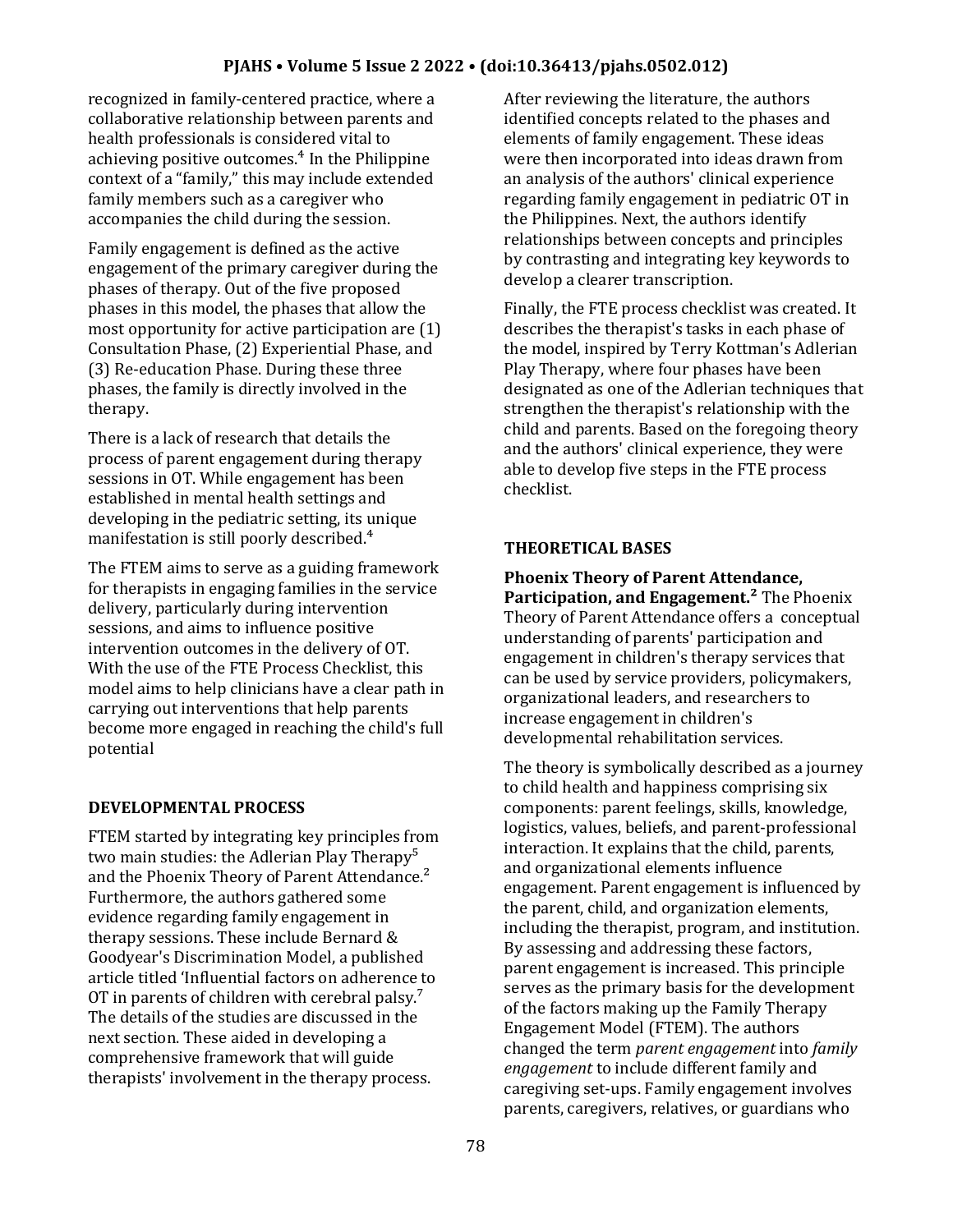directly take care of the child.

**Adlerian Play Therapy.⁵** Adlerian play therapists are guided by the concept that everyone is socially embedded, goal-directed, and creative. This outlines the four phases of child therapy and parent consultation: (a) developing an egalitarian rapport with the kid, (b) exploring the child's lifestyle, (c) assisting the child in gaining insight into his or her lifestyle, and (d) giving reorientation and reeducation for the child when needed.<sup>5</sup> Parent consultation proceeds similarly, focusing on the relationship between the parent and his lifestyle and the parent-child lifestyle.

The therapist's role in four phases highlighted in Adlerian play therapy was re-described in the Triadic model by Jeon and Myers.<sup>8</sup> First, the therapist gathers information and provides consultation on building relationships with parents. The therapist then helps parents establish themselves through experiential activities (i.e., family games), which help parents become aware of the inter- and intrapersonal dynamics surrounding their child's concerns. Toward the end of the reeducation process, the therapist actively incorporates teaching approaches via discussion, modeling, and behavioral rehearsal. The above processes described by the Adlerian Play Therapy and the Triadic Model served as the basis for FTEM's 5 stage process: 1.) Preparation 2.) Consultation 3.) Planning 4.) Experiential Activities 5.) Reeducation. These are further explained in the next section.

**Discrimination Theory.** Bernard proposed the Discrimination Model in the mid-1970s as a theoretical framework for clinical supervision.<sup>6</sup> This Discrimination theory suggested three main focuses for teaching/supervising:

- 1. Intervention skills to enable parents to cope with their child's symptoms and concerns.
- 2. Conceptualization skills which can help parents grasp their child's case, identify contributing factors and therapeutic elements in child therapy sessions.
- 3. Personalization skills to aid parents in understanding how personal or relationship issues may affect their child's symptoms.

This theory also highlighted the tripartite role of the therapist: counselor, consultant, and teacher. As a counselor, the therapist supports parents in gaining insight into the dynamics between their child's existing problems and their individual issues. As a consultant, the therapist helps parents conceptualize their child's case through a wider perspective by considering holistic aspects from both the child and parents. As a teacher, the therapist educates parents about coping techniques, interventions, and psychoeducation to increase awareness of child development and help improve their parenting skills.

These roles were matched with each of the phases of Adlerian play to describe the therapist's tasks at every stage of the FTE process. This was the primary basis for creating the comprehensive FTEM and Process Checklist.

**Influential Factors on Adherence to Occupational Therapy in Parents of Children with Cerebral Palsy. 7** As non-compliance with treatment is prevalent, Rezaie and Kendi conducted a study to gain OT's perspective on the factors that influence parental adherence to OT interventions for children with cerebral palsy. Adherence was shown to be affected by four primary categories. First, *child and family factors* included variables such as child health and family composition. These variables could improve or hinder treatment adherence. Second, *therapist-related factors* included clinical competence, interpersonal skills, and job fulfillment. Third, *environmental factors covered*  sociocultural perspectives' influence on disability and access to OT interventions. The category focused on environmental challenges to treatment adherence. The fourth category, *therapy-related factors*, described barriers such as type of therapy and duration.

The FTEM borrowed the concept of *Therapyrelated factors* from the said study as one of the factors affecting family engagement. It represents the properties of the therapy session itself. Family adherence is influenced by the nature of OT and its interventions. Under therapy-related factors are assessment tools, intervention types, and treatment duration. When assessment tools are scarce, therapists have difficulty tracking their patients' progress,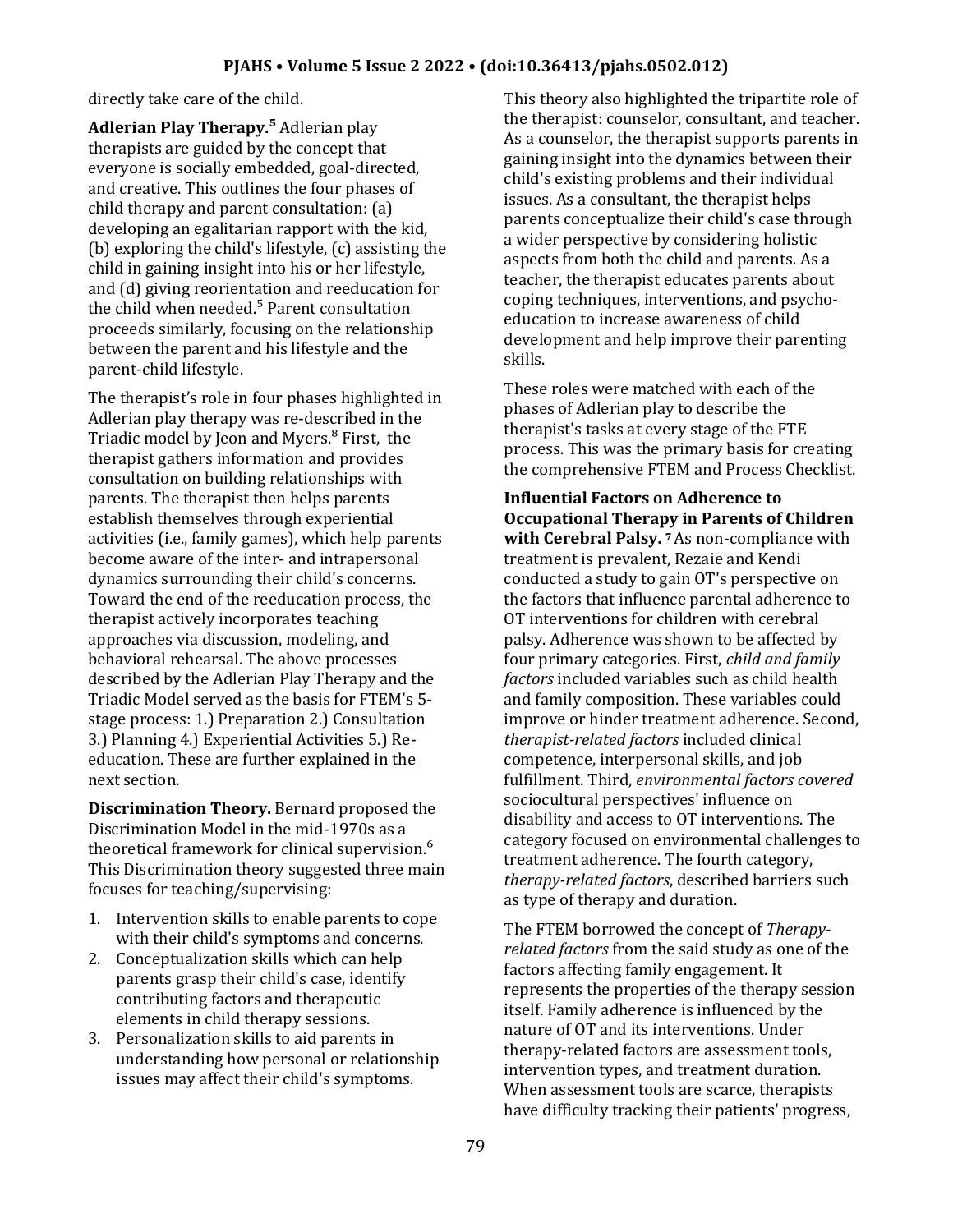leaving parents unaware if there is a need for their increased engagement in therapy. Parents' attitudes toward play-based therapy, a common form of intervention, may be unfavorable, resulting in their lack of a collaborative attitude

towards the therapist. Pediatric OT is often longterm; this demand from families may discourage them from seeking and being actively involved in therapy sessions.

# **CONCEPTUAL FRAMEWORK**



The FTEM serves as a guiding framework for therapists to engage the family in service delivery. OT practitioners strive to collaborate with the child's family during service delivery to obtain expected goals. The flower representation symbolized the "blooming" of the child's potential. The petals represent the factors that affect parent engagement.

The FTEM depicts the interrelatedness of Therapist Factors, Therapy-related Factors, Parent Factors, Client Factors, and Environment Factors adapted from the Adlerian Play Therapy and Phoenix Theory. Each factor affects the level of family therapy engagement in the pediatric OT sessions and must be closely identified and appreciated by the therapist.

**Therapist factors**. These pertain to therapists' competency, communication skills, knowledge, and attitudes toward the child's family during service delivery, contributing to poor family engagement.

**Family factors.** Poor therapy engagement may result from the family's motivation, cultural beliefs, economic capability, cognitions towards the therapy intervention, and other personal circumstances. The presence of issues in these factors can be manifested by poor compliance to home instructions, passive stance during feedback time, and overall low engagement in the therapeutic relationship.

**Therapy-Related Factors.** These factors mainly account for the characteristics of the given therapy session itself. Therapy programs that are too technical and that demand too much of the family's time, physical and financial resources may lower the family's engagement.

**Child factors.** The child with family and the therapy process mutually affect each other. The behaviors, abilities, and nature of the child's limitations can affect the family's motivation to engage in therapy. A child might dislike having their family present during therapy and could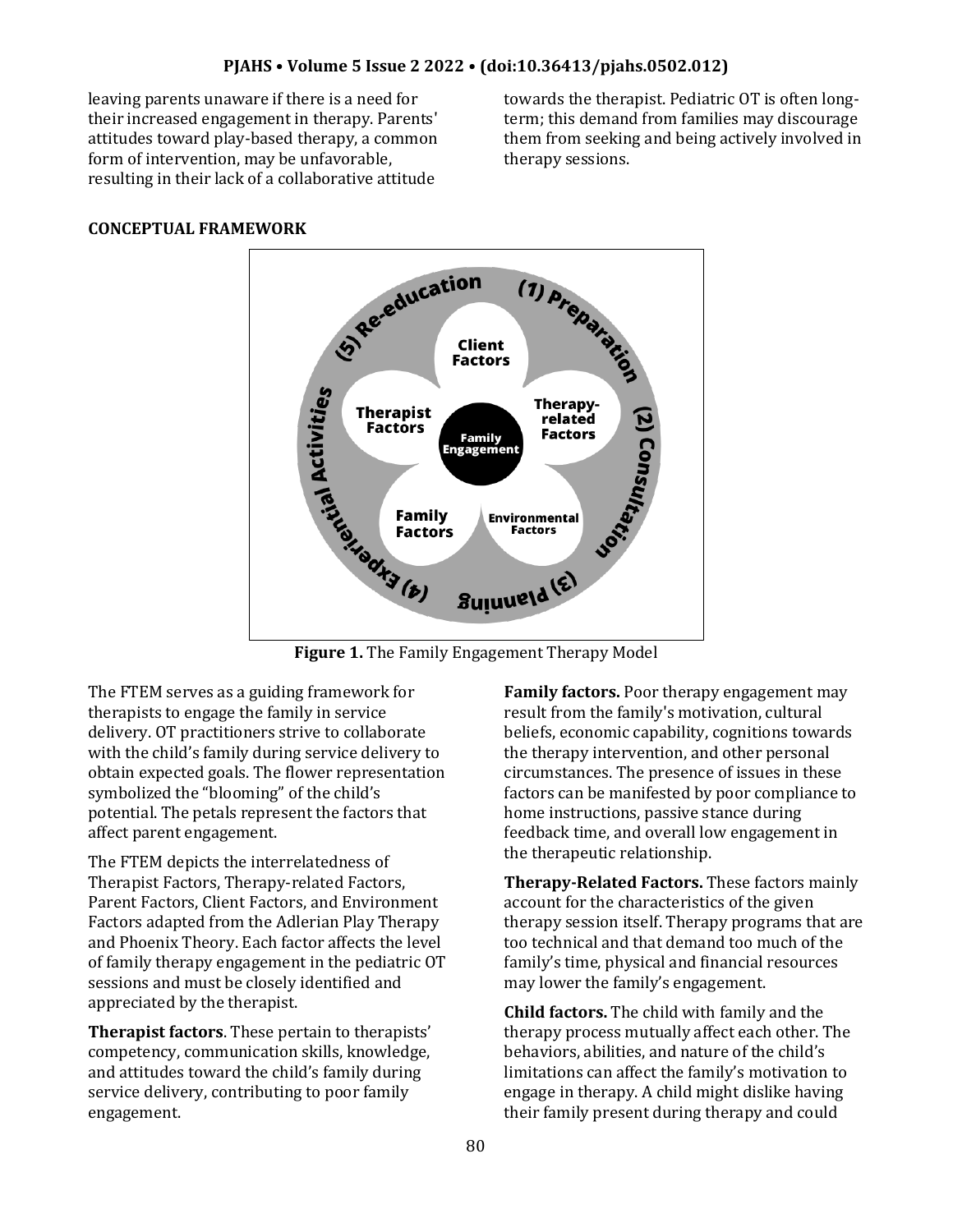## **PJAHS • Volume 5 Issue 2 2022 • (doi:10.36413/pjahs.0502.012)**

interfere in the therapy process and aggravate an already disengaged family from therapy. Another issue is when the child has developed a transference towards the therapist, causing the child to only listen to the therapist's instructions, not the family. This will affect the level of family engagement and disrupt the parent-therapist rapport.<sup>9</sup>

**Environmental factors.** Environmental factors can be controllable or uncontrollable, and support or barriers. Distance issues and family schedule conflicts are beyond the therapist's and family's control. However, it is still important to discuss this during the consultation to work on a resolution together.

This model proposes five steps adapted from Adlerian Play Therapy to enhance the above factors to facilitate family engagement during therapy sessions. In each step, the therapist can assume the role of a (1) Teacher, (2) Counselor, and (3) Consultant.

### **1. Preparation**

#### Therapist's role: Consultant

The first phase is mainly concerned with acknowledging the need to increase family engagement in a child's therapy process. It is the period for ensuring that all parties (i.e., child, family, professionals, institution) involved are well-oriented about the process. This phase aims to align the interests of each participant and prepare necessary therapy materials before the process of collaboration.

### **2. Consultation**

Therapist's roles: Consultant and Counselor

This phase is mainly concerned with establishing a good family-therapist relationship. The therapist's main task is to gather information from the family to understand the family's situation better and assess the factors affecting their level of engagement. The therapist must communicate the importance of family engagement during therapy sessions, help the family understand the therapy process, assess their readiness, decide which family members can join in the therapy, and provide emotional support to the family before partaking in actual therapy engagement.

### **3. Planning**

Therapist's role: Consultant

This phase gives the therapist time to prepare for the sessions wherein the family will be involved. The therapist must plan a structured therapy session that will facilitate a therapeutic experience for the child and for the family member who will be involved. Tasks include: planning the flow of activities, therapeutic use of self (TUS) that will be compatible with the family member, delineation of roles between the family member and therapist, time management, specifying outcomes for the session, and preparing necessary materials for the session.

### **4. Experiential Activities**

Therapist's roles: Teacher and Consultant

This phase is the first step for family engagement in actual therapy sessions. It requires the child, family members, and therapist to be in the same space and time to achieve an optimal setting for interaction. This doesn't necessarily mean that this stage can only occur in face-to-face sessions. It can also be used in virtual and remote set-ups, where the therapist is distant from the family and child but is present through virtual space.

At this stage, the therapist teaches family members techniques and strategies used in the treatment and enables the child and family members to have healthy therapeutic interactions. The goal is to impart enough skill to family members so that they can replicate activities at home by allowing them to experience how it is done. Immediate feedback is also of importance at this point.

### **5. Re-education**

Therapist's roles: Teacher, Consultant, and Counselor

In the last phase, the therapist employs all three roles. Here, the family has reached an active position in the therapy session. The family member continuously trains and applies the techniques taught by the therapist, with lesser dependence in initiating therapeutic activities with the child. Provision of a Home Instruction Program may be given, providing a clear set of activities that the family member can follow when engaging in therapy with the child at home.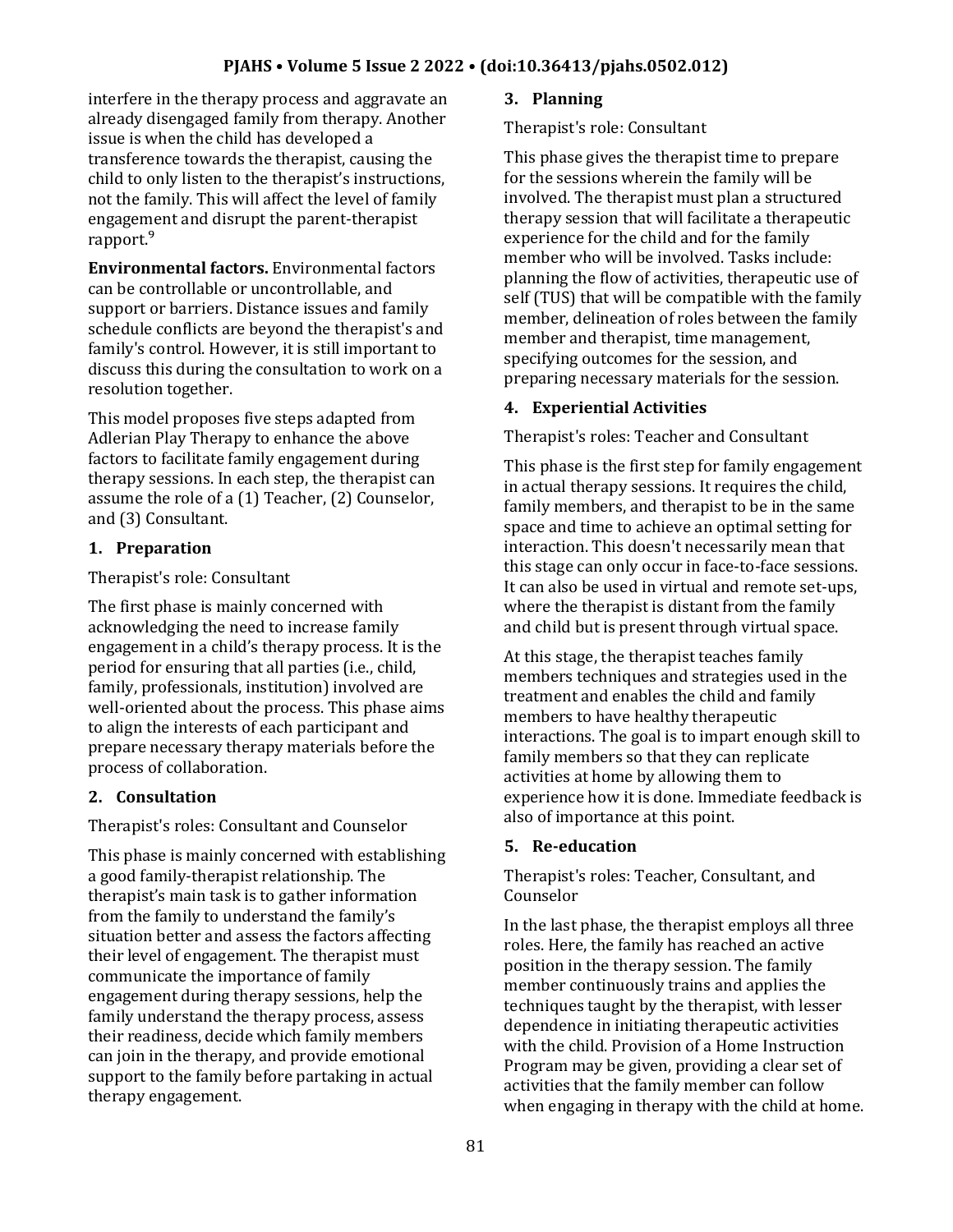## **PJAHS • Volume 5 Issue 2 2022 • (doi:10.36413/pjahs.0502.012)**

The therapist accommodates new concerns, reviews the family member's performance and the child's progress, modifies the current treatment plan, teaches new skills, and supports the family. This doesn't necessarily mean that the therapist cessates direct patient handling; rather, the family has already achieved a level of engagement where they can perform some therapist roles under supervision.

**The Process Checklist.** This checklist was adapted from Adlerian's Play Therapy Phases, originally composed of four phases. The FTEM results identified five sequential steps, namely, (1) Preparation, (2) Consultation, (3) Planning, (4) Experiential Activities, and (5) Re-education. The checklist was synthesized to present a quick visual guide for the therapist in identifying tasks at each phase of the process. To use this checklist, the therapist must first determine how each factor supports or hinders family engagement during therapy sessions. Then, identify breakdowns in each factor in the preparation phase. These breakdowns are further assessed in the consultation phase. Lastly, the therapist attempts to address issues associated with the factors at the planning and experiential phases. During the final phase, the therapist works to improve or maintain the family's level of commitment.



**Figure 2.** The Family Therapy Engagement Process Checklist

**Limitations.** The model was developed mainly for the use of pediatric OTs. The conceptualization of the model was inspired by the experiences of OTs working in the

Philippines. Thus, it may not account for therapists practicing elsewhere. Other professionals working with children, such as physical and speech therapists, may benefit from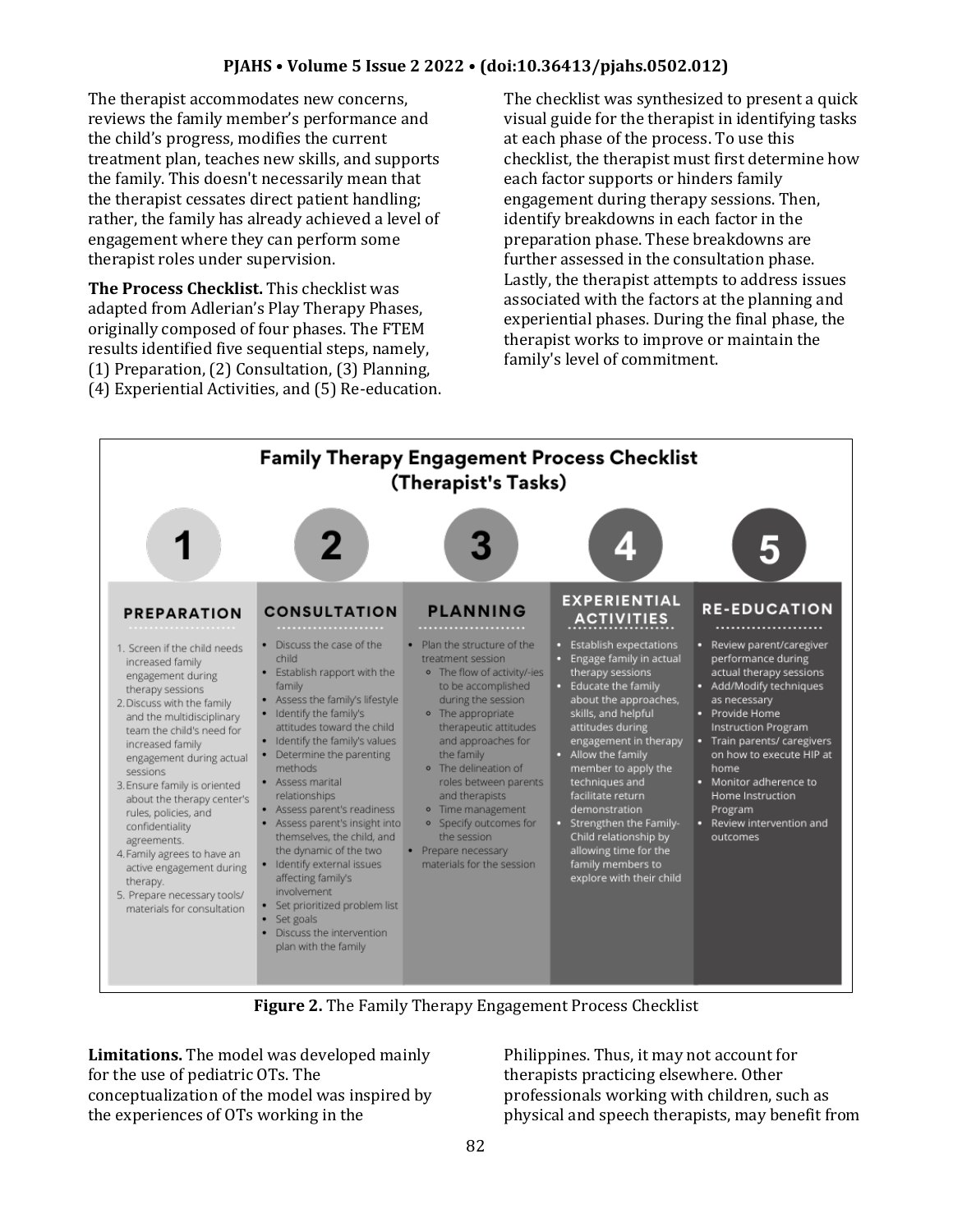this model. This model serves as a guide in understanding the factors which affect families. Furthermore, the process checklist is only meant to be a guide, not a protocol for addressing family engagement.

# **CONCLUSION AND RECOMMENDATIONS**

Family engagement in therapy sessions is influenced by the transactions between the five core elements of this model: family, therapist, child, therapy-related factors, and environmental factors. Family engagement is an indicator of a child's potential for successful occupational performance. Professionals should intervene early so that family members can participate directly in therapy sessions while helping them overcome barriers and strengthen therapeutic skills and relationships with the child. Additionally, FTEM can be applied in face-to-face or virtual therapy set-ups. The OTs can draw on principles based on this conceptual model to guide selecting strategies for the child's family engagement in the therapy process.

Further research is needed to understand how parental engagement increases over time. A study focusing on personal and environmental circumstances is recommended. The child's multidisciplinary team should also be aware of the value and availability of family involvement in therapy. Recommendations from other professionals should include participation in family therapy to encourage family involvement in the child's therapy.

# **Individual author's contributions**

C.N.A..: conception of paper, acquisition, analysis, and interpretation of journals, drafting the work and revising critically, approval of the version to be submitted for publication, and accountable for most aspects of the work; G.L.: conception of paper, acquisition, analysis, and interpretation of journals, drafting the work and revising critically, approval of the version to be submitted for publication, and accountable for most aspects of the work; C.V.C.: conception of paper, acquisition, analysis, and interpretation of journals, drafting the work and revising critically, approval of the version to be submitted

for publication, and accountable for most aspects of the work; M.A.: conception of paper, acquisition, analysis, and interpretation of journals, drafting the work and revising critically, approval of the version to be submitted for publication, and accountable for most aspects of the work; S.J.E.: conception of paper, acquisition, analysis, and interpretation of journals, drafting the work and revising critically, approval of the version to be submitted for publication, and accountable for most aspects of the work

# **Disclosure statement**

The first author is the founder and executive director at Independent Living Learning Center, Academia Progresiva de Manila, the founder and president of REACH Foundation, Inc. and the program director of Mandaluyong CARES - Project Teach. The rest of the authors are graduate students of Master of Science in Occupational Therapy in the University of Santo Tomas.

## **Conflicts of interest**

The authors whose names are listed in this paper certify that they have no affiliations with or involvement in any organization or entity with any financial interest or non-financial interest (such as personal or professional relationships, affiliations, knowledge or beliefs) in the subject matter or materials discussed in this manuscript.

# **Acknowledgment**

The authors would like to express their deepest gratitude to Mr. John Rey Lucas for serving as our reviewer. Their insightful feedback and ideas contributed greatly to the progress and refinement of this model.

## **References**

- 1. Đurišić M, Bunijevac M. Parental involvement as an important factor for successful education. Center for Educational Policy Studies Journal [Internet]. 2017 [cited 2021 Dec 22];7(3):137–53. Available from: https://files.eric.ed.gov/fulltext/EJ1156936.pdf
- 2. Phoenix M, Jack SM, Rosenbaum PL, Missiuna C. A